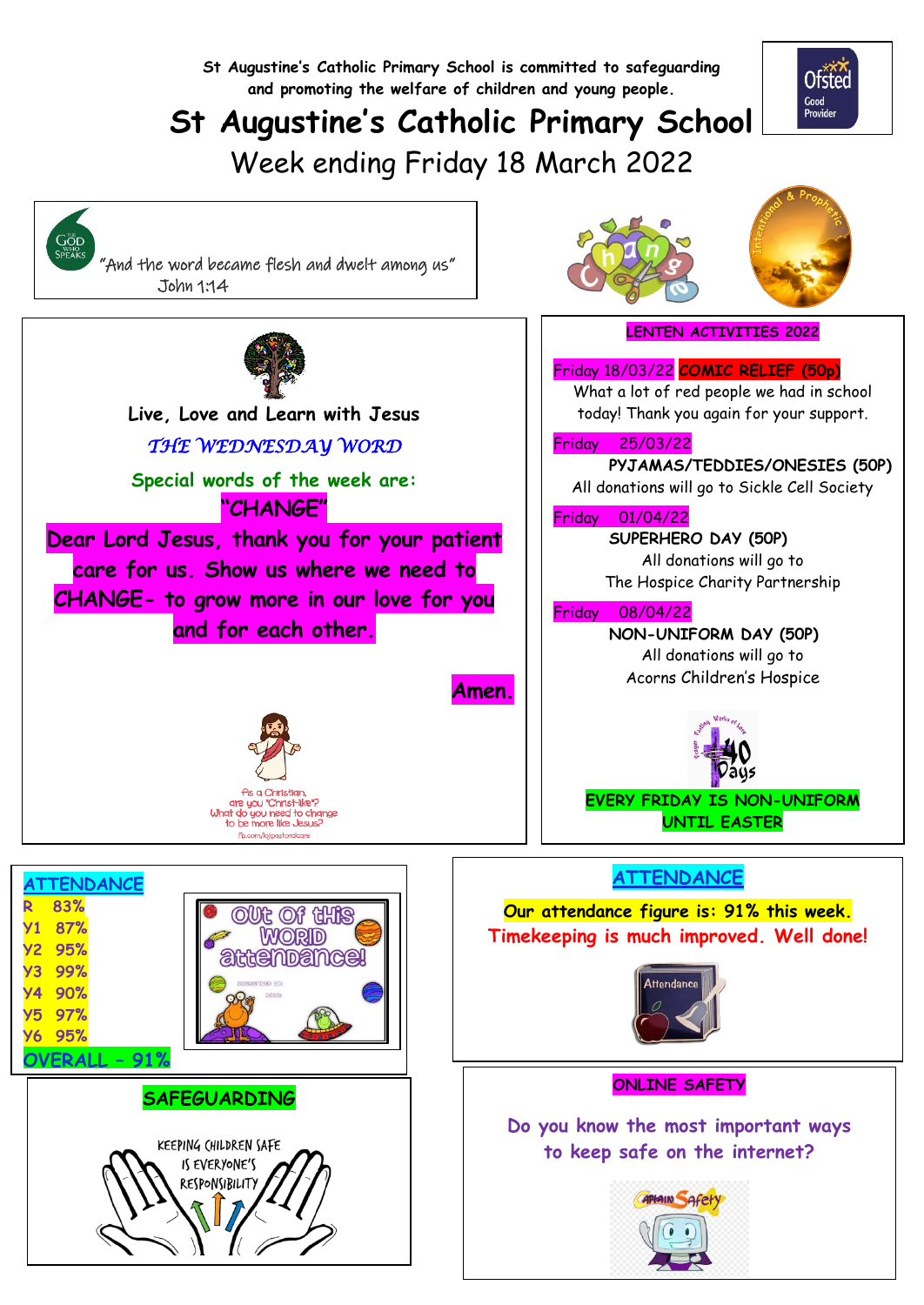### **MESSAGES FROM CLASS TEACHERS**

| <b>CLASS</b>      |                                                                 | <b>STARS OF THE WEEK</b> |                 |
|-------------------|-----------------------------------------------------------------|--------------------------|-----------------|
| <b>Nursery</b>    | This week in nursery we have been learning how to draw pictures | Rohan Chear              | Samayra Singh   |
|                   | in more detail.                                                 |                          |                 |
| <b>Reception</b>  | This week in Reception Class we have been exploring at maps,    | Ava Chen                 | Simon Le        |
|                   | maps about our local area! We then made our own maps.           |                          |                 |
| <b>Year One</b>   | This week in Year 1 we have been learning how to measure        | Elly Pham                | Jacob Dwyer     |
|                   | objects in centimetres using a ruler.                           |                          |                 |
| <b>Year Two</b>   | We've enjoyed learning lots of different poems this week and    | Nadia Dawicka            | Toby Le Jackson |
|                   | worked very hard with our assessments.                          |                          | Smith           |
| <b>Year Three</b> | Well done, Year 3! You have worked hard completing              | Jason Nguyen             | Bella Nguyen    |
|                   | assessments.                                                    |                          |                 |
| <b>Year Four</b>  | You have worked so hard this week, Year 4! Thank you for trying | Kaylee Ho                | Maya Johnson    |
|                   | your best in all your work.                                     |                          |                 |
| <b>Year Five</b>  | Well done Year 5! What a busy week completing March             | Natalia Szynkiewicz      | Lyndon Nguyen   |
|                   | assessments!                                                    |                          |                 |
| <b>Year Six</b>   | Well done in your assessments: be proud of yourselves. Complete | Linh Linh Que            | Julian Florczak |
|                   | ALL homework tasks & record them in your homework diary.        |                          |                 |

#### **PLEASE WATCH OUT FOR POSSIBLE SYMPTOMS OF COVID-19:**

 **NEW CONTINUOUS COUGH/HIGH TEMPERATURE/LOSS OF OR CHANGE IN NORMAL SENSES OF TASTE & SMELL IF LATERAL FLOW TESTS ARE NEGATIVE, CHILDREN SHOULD ATTEND SCHOOL**

![](_page_1_Picture_4.jpeg)

#### **READ WRITE INC LINKS**

![](_page_1_Picture_6.jpeg)

**YEAR RECEPTION**

<https://schools.ruthmiskin.com/training/view/RKiXnYGr/LX3TH0gS> <https://schools.ruthmiskin.com/training/view/h32aPMwV/Oajwbi3W> <https://schools.ruthmiskin.com/training/view/XCliXEJv/pxfgBAV8> <https://schools.ruthmiskin.com/training/view/WQIpDoxo/SNIkNJC2> <https://schools.ruthmiskin.com/training/view/CMj25Xfv/I2VWzR3M> <https://schools.ruthmiskin.com/training/view/tmFgVts0/ckKAC69b> **YEAR ONE**

<https://schools.ruthmiskin.com/training/view/g8YSEB53/4yYRgXQJ> <https://schools.ruthmiskin.com/training/view/9NOI9iR2/EHAi9Jic> <https://schools.ruthmiskin.com/training/view/vpiBA9OP/UIKxMt3F> <https://schools.ruthmiskin.com/training/view/Xd9oxozp/ppFr2Czy> <https://schools.ruthmiskin.com/training/view/0e7jJKw2/7NTxDGGZ> <https://schools.ruthmiskin.com/training/view/GsNKgm1q/42R3AVkb> <https://schools.ruthmiskin.com/training/view/K3WLkQtP/yRmeUTTC> **YEAR TWO**

<https://schools.ruthmiskin.com/training/view/XSWj4aow/VfjUd9Z1> <https://schools.ruthmiskin.com/training/view/5D4CNTh2/RjwgGoux> <https://schools.ruthmiskin.com/training/view/cPnXR6Rm/gRuLUIfR> <https://schools.ruthmiskin.com/training/view/eWuFiAla/A1Z9tUbf> <https://schools.ruthmiskin.com/training/view/U6YLMXm0/OXqQLgEj> <https://schools.ruthmiskin.com/training/view/WOf3wTfq/UtYAPTAs> <https://schools.ruthmiskin.com/training/view/GH5CRknY/vWrfiCSs>

![](_page_1_Picture_11.jpeg)